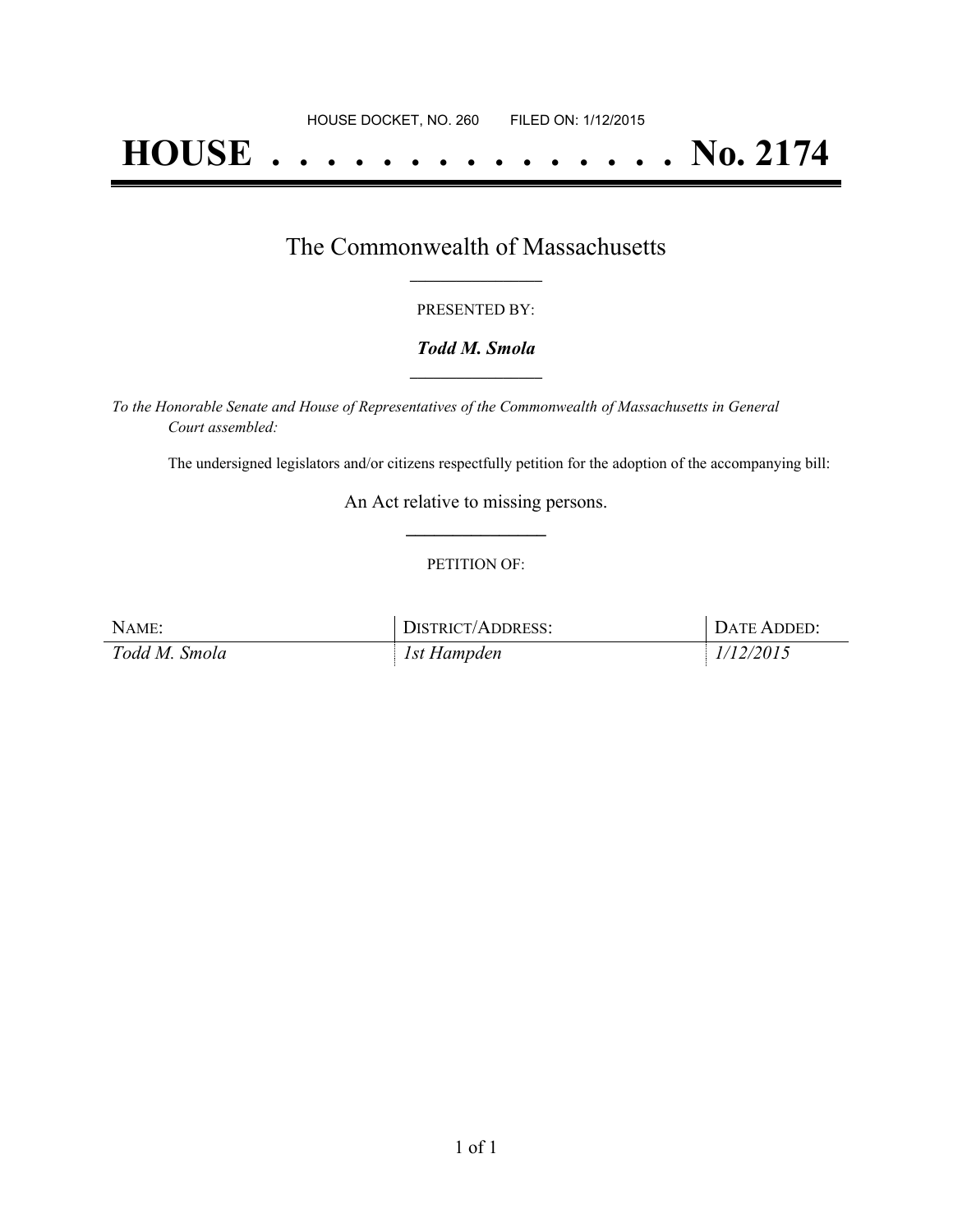## **HOUSE . . . . . . . . . . . . . . . No. 2174**

By Mr. Smola of Warren, a petition (accompanied by bill, House, No. 2174) of Todd M. Smola relative to reports and investigations concerning missing persons. Public Safety and Homeland Security.

#### [SIMILAR MATTER FILED IN PREVIOUS SESSION SEE SENATE, NO. *1110* OF 2013-2014.]

#### The Commonwealth of Massachusetts

**In the One Hundred and Eighty-Ninth General Court (2015-2016) \_\_\_\_\_\_\_\_\_\_\_\_\_\_\_**

**\_\_\_\_\_\_\_\_\_\_\_\_\_\_\_**

An Act relative to missing persons.

Be it enacted by the Senate and House of Representatives in General Court assembled, and by the authority *of the same, as follows:*

1 SECTION 1. Chapter 38A of the General Laws is hereby added, by inserting the

2 following:-

- 3 MISSING PERSON(S) REPORT
- 4 (1) REPORT ACCEPTANCE. All law enforcement agencies within the state shall

5 accept without delay any report of a missing person(s). Acceptance of a missing person(s) report

6 may not be refused on any ground. No law enforcement agency may refuse to accept a missing

7 person report on that basis that:

- 8 (A) The missing person(s) is an adult;
- 9 (B) The circumstances do not indicate foul play;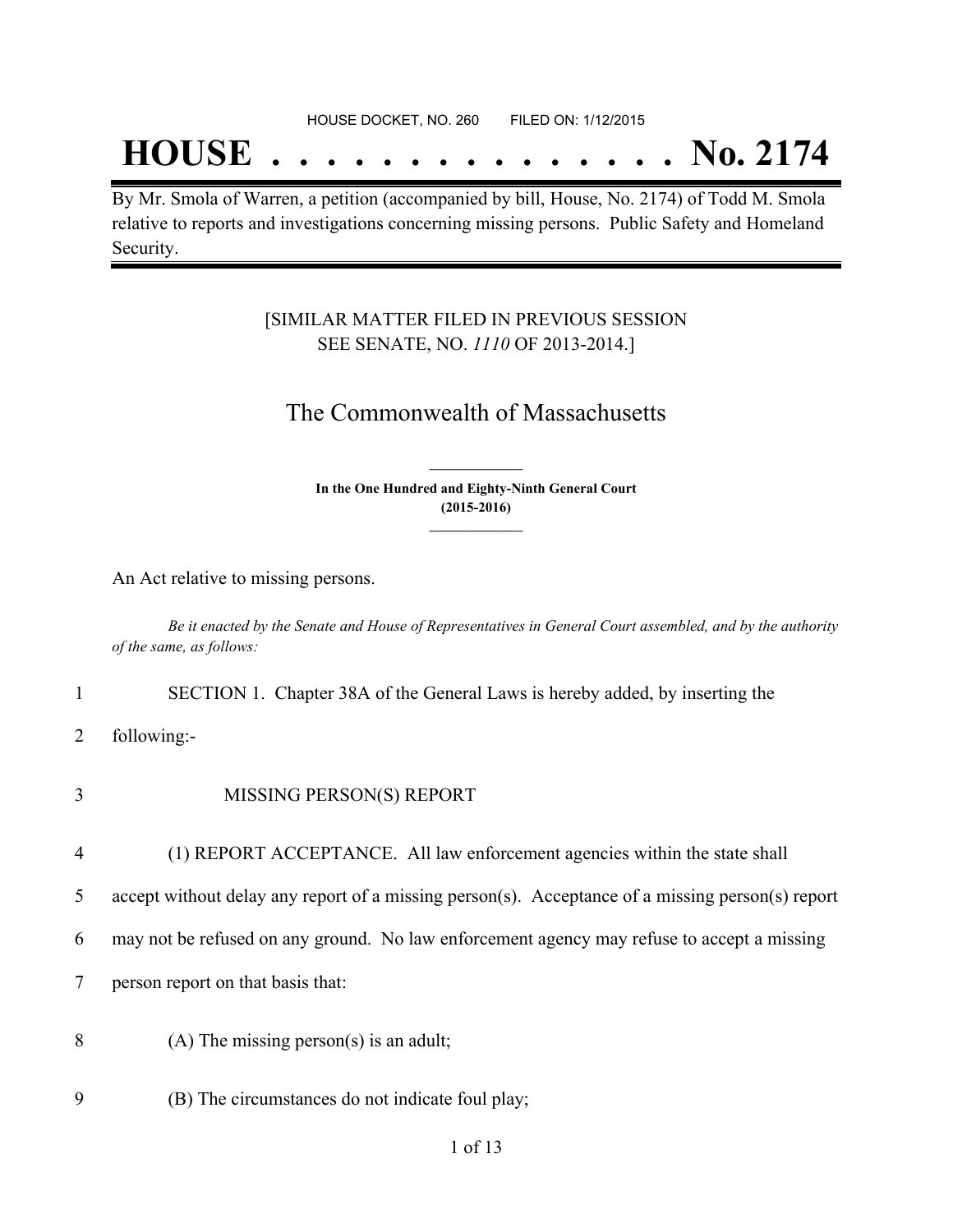| 10 | (C) The person(s) has been missing for a short period of time;                                 |
|----|------------------------------------------------------------------------------------------------|
| 11 | (D) The person(s) has been missing a long period of time;                                      |
| 12 | (E) There is no indication that the missing person(s) was in the jurisdiction served by the    |
| 13 | law enforcement agency at the<br>time of the disappearance;                                    |
| 14 | (F) The circumstances suggest that the disappearance may be voluntary;                         |
| 15 | (G) The person(s) reporting does not have personal knowledge of the facts;                     |
| 16 | (H) The reporting individual cannot provide all of the information requested by the law        |
| 17 | enforcement agency;                                                                            |
| 18 | (I) The reporting person lacks a familial or other relationship with the missing person;       |
| 19 | (J) Or for any other reason.                                                                   |
| 20 | (2) MANNER OF REPORTING. All law enforcement agencies shall accept missing                     |
| 21 | person(s) reports by phone or in person. Law enforcement agencies are encouraged to accept     |
| 22 | reports by electronic or other media to the extent that such reporting is consistent with law  |
| 23 | enforcement policies or practices.                                                             |
| 24 | (3) CONTENTS OF REPORT. In accepting a report of a missing person(s), the law                  |
| 25 | enforcement agency shall attempt to gather relevant information relating to the disappearance. |
| 26 | The law enforcement agency shall attempt to gather at the time of the report information that  |
| 27 | shall include, but not be limited to, the following:                                           |
| 28 | (A) The name of the missing person(s) (including alternative names used);                      |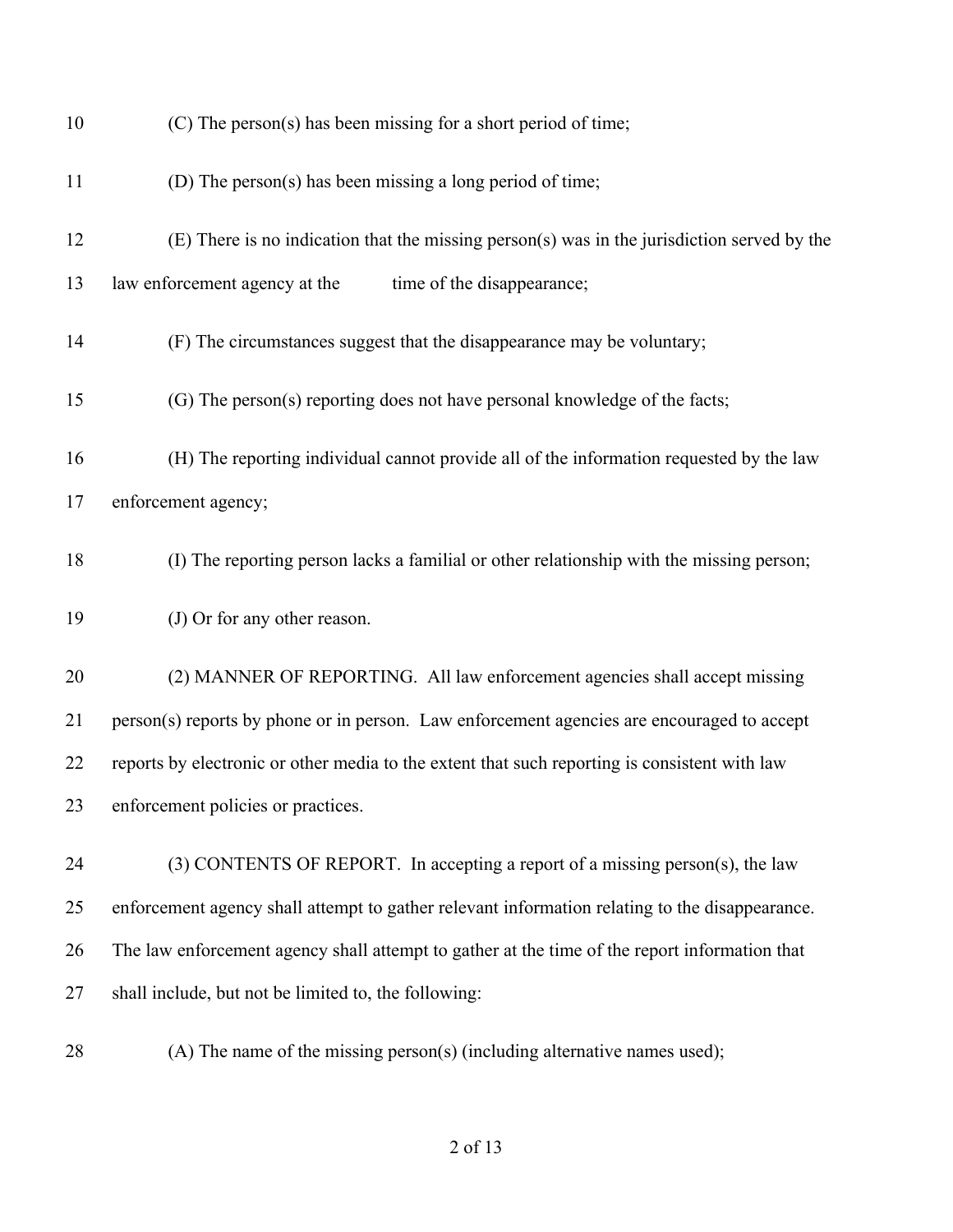| 29 | (B) The date of birth;                                                                     |
|----|--------------------------------------------------------------------------------------------|
| 30 | (C) Identifying marks (such as birthmarks, moles, tattoos, scars, etc.);                   |
| 31 | (D) Height and weight;                                                                     |
| 32 | (E) Hair color;                                                                            |
| 33 | (F) Eye color;                                                                             |
| 34 | (G) Prosthetics or surgical implants;                                                      |
| 35 | (H) A photograph of the missing person(s) (recent photographs are preferable; the agency   |
| 36 | is encouraged to attempt to<br>ascertain the approximate date the photograph was taken);   |
| 37 | (I) A description of the clothing the missing person(s) was believed to be wearing;        |
| 38 | (J) A description of items that might be with the missing person(s) (jewelry, accessories, |
| 39 | shoes or boots etc.);                                                                      |
| 40 | $(K)$ The reasons why the reporting person(s) believes that the person(s) is missing;      |
| 41 | (L) Any circumstances that may indicate that the disappearance was not voluntary;          |
| 42 | (M) Any circumstances that indicate that the missing person(s) may be at risk of injury or |
| 43 | death;                                                                                     |
| 44 | (N) A description of the possible means of transportation of the missing person(s)         |
| 45 | (including make, model, color, license,<br>and VIN of a vehicle);                          |
| 46 | (O) Any identifying information about a known or possible abductor including;              |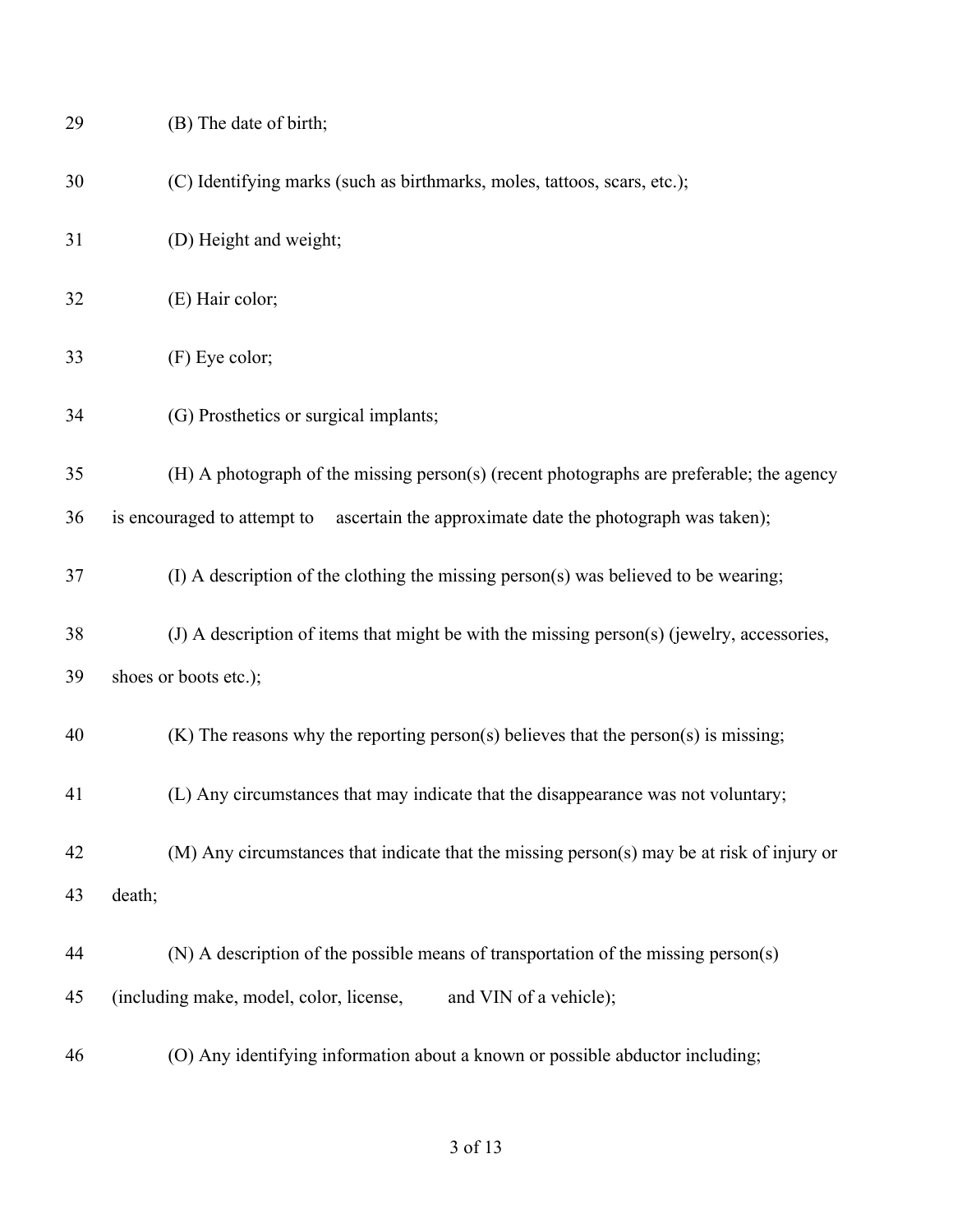| 47 | $(1)$ Name;                                                                                       |
|----|---------------------------------------------------------------------------------------------------|
| 48 | (2) A physical description;                                                                       |
| 49 | (3) Date of birth;                                                                                |
| 50 | (4) Identifying marks;                                                                            |
| 51 | (5) The description of possible means of transportation (including make, model,                   |
| 52 | color, license, and VIN of a<br>vehicle);                                                         |
| 53 | (6) Known associates.                                                                             |
| 54 | (P) Any other information that can aid in locating the missing person(s); and                     |
| 55 | (Q) Date of last contact.                                                                         |
| 56 | (4) NOTIFICATION AND FOLLOW UP ACTION.                                                            |
| 57 | (A) NOTIFICATION. The law enforcement agency shall notify the person(s) making the                |
| 58 | report, a family member, or other<br>person(s) in a position to assist the law enforcement agency |
| 59 | in its efforts to locate the missing person(s):                                                   |
| 60 | (1) General information about the handling of the missing person(s) case or about                 |
| 61 | intended efforts in the case<br>to the extent that the law enforcement agency                     |
| 62 | determines that disclosure would not adversely affect its<br>ability to locate the                |
| 63 | missing person(s) or apprehended or prosecute any person(s) criminally involved in the            |
| 64 | disappearance;                                                                                    |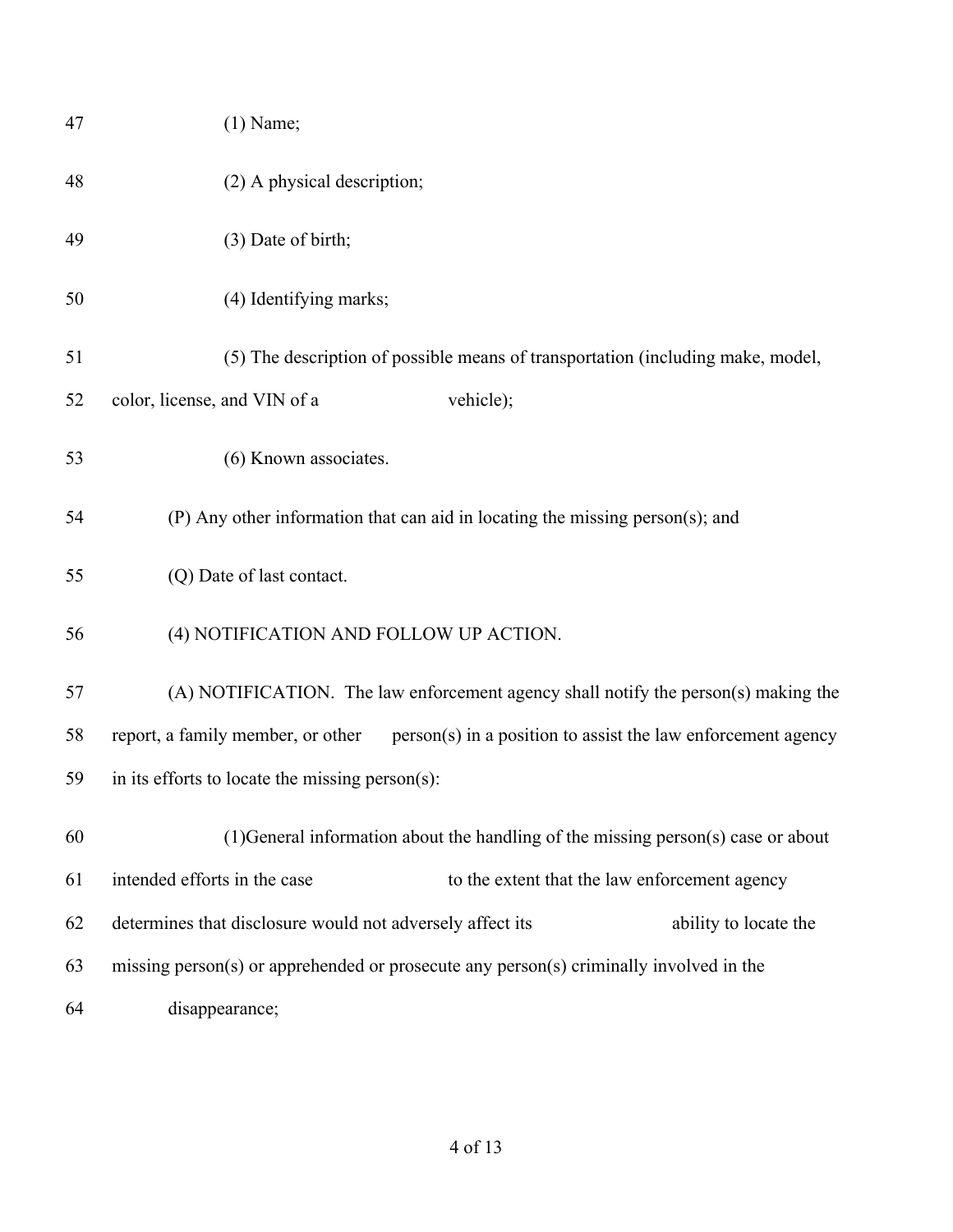| 65 | $(2)$ That the person(s) making the report or other necessary person(s) should                 |
|----|------------------------------------------------------------------------------------------------|
| 66 | return promptly to the law<br>enforcement agency if the missing person(s)                      |
| 67 | remains missing to provide additional information and materials,<br>that will aid in           |
| 68 | locating the missing person(s). The law enforcement agency should also notify the person(s) of |
| 69 | the specific information or materials needed;                                                  |
| 70 | $(3)$ The law enforcement agency shall notify the person(s) making the report that             |
| 71 | any DNA samples provided<br>for the missing person(s) case will be used solely to              |
| 72 | help locate or identify the missing person and will not be<br>used for other                   |
| 73 | purpose;                                                                                       |
| 74 | (4) The law enforcement agency is encouraged to make available informational                   |
| 75 | materials (through publications<br>or electronic or other media) that advise the               |
| 76 | public about how the information or materials identified in this<br>subsection are             |
| 77 | used to help locate or identify missing persons.                                               |
| 78 | (B)FOLLOW UP ACTIONS. If the person(s) identified in the missing person report                 |
| 79 | remain missing after thirty days, and the additional information and materials specified below |
|    | 80 have not been received, the law enforcement agency shall attempt to obtain:                 |
| 81 | (1) DNA samples from family members and/or from the missing person(s) along                    |
| 82 | documentation required for the use of state or<br>with any needed                              |
| 83 | Federal DNA databases;                                                                         |
| 84 | $(2)$ An authorization to release dental or skeletal x-rays of the missing person(s);          |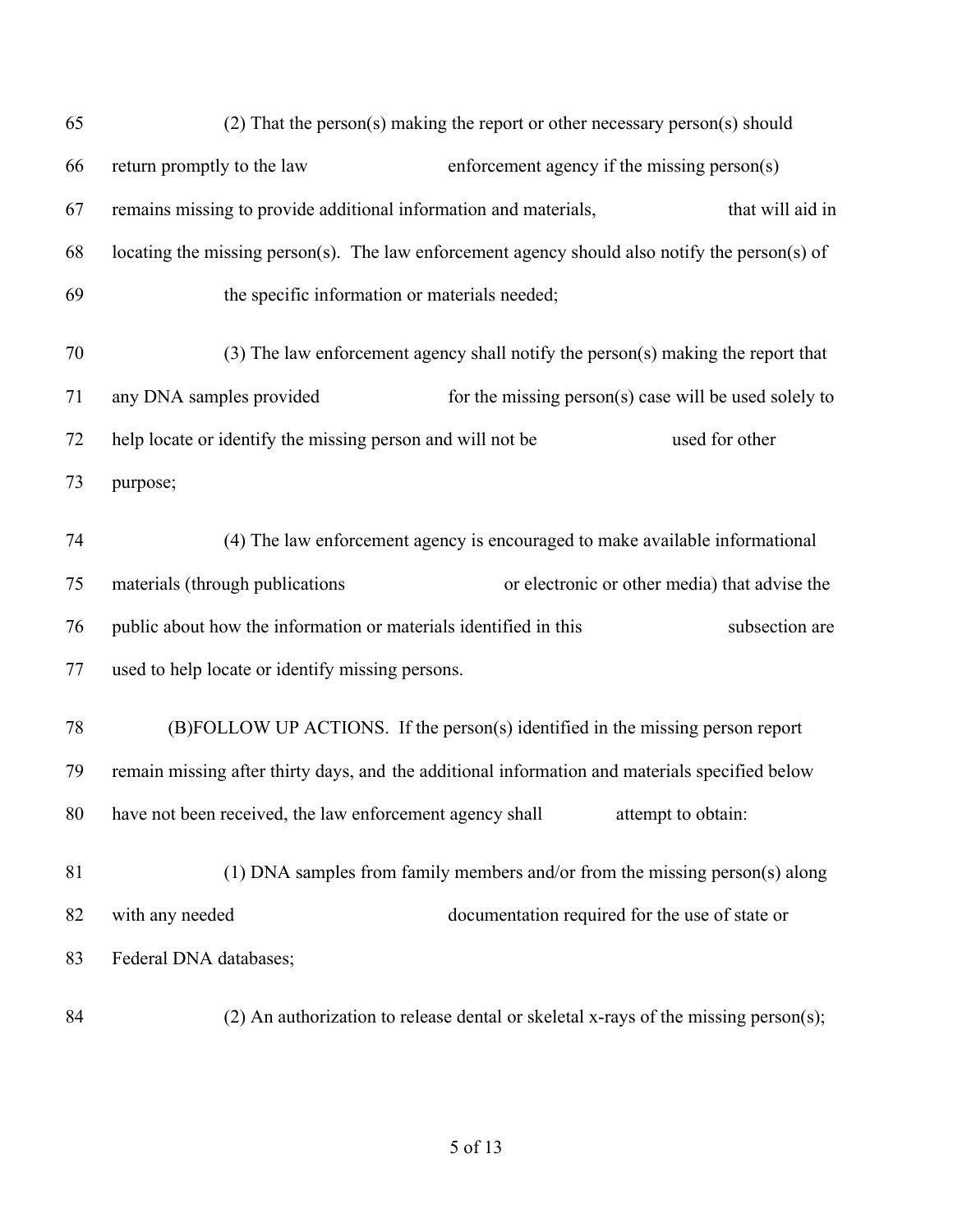| 85  | $(3)$ Any additional photographs of the missing person(s) that may aid the                       |
|-----|--------------------------------------------------------------------------------------------------|
| 86  | investigation or identification. The<br>law enforcement agency shall not be                      |
| 87  | required to obtain written authorization before it releases publicly any                         |
| 88  | photograph that would aid in the investigation or identification of the missing person(s);       |
| 89  | (4) Dental information and x-rays; and                                                           |
| 90  | (5) Fingerprints.                                                                                |
| 91  | (C) All DNA samples obtained in missing person(s) cases shall be immediately                     |
| 92  | forwarded to the Department of State<br>Police's Crime Lab for analysis. The laboratory          |
| 93  | should establish procedures for determining how to prioritize analysis of the samples relating   |
| 94  | to missing persons cases;                                                                        |
| 95  | (D) This subsection should not be interpreted to preclude a law enforcement agency from          |
| 96  | attempting to obtain the<br>materials identified in this subsection before the expiration of the |
| 97  | thirty day period.                                                                               |
| 98  | SECTION 2. LAW ENFORCEMENT ANALYSIS AND REPORTING OF MISSING                                     |
| 99  | PERSON(S) INFORMATION.                                                                           |
| 100 | (1) PROMPT DETERMINATION OF HIGH-RISK MISSING PERSON(S)                                          |
| 101 | (A) DEFINITION. A high risk missing person(s) is an individual whose whereabouts are             |
| 102 | circumstances indicate that the individual may be at risk of<br>not currently known and the      |
| 103 | injury or death. The circumstances that indicate that an<br>individual is a "high risk missing"  |
| 104 | person(s)" include, but are not limited to:                                                      |
| 105 | (1) The person(s) is missing as a result of a stranger abduction;                                |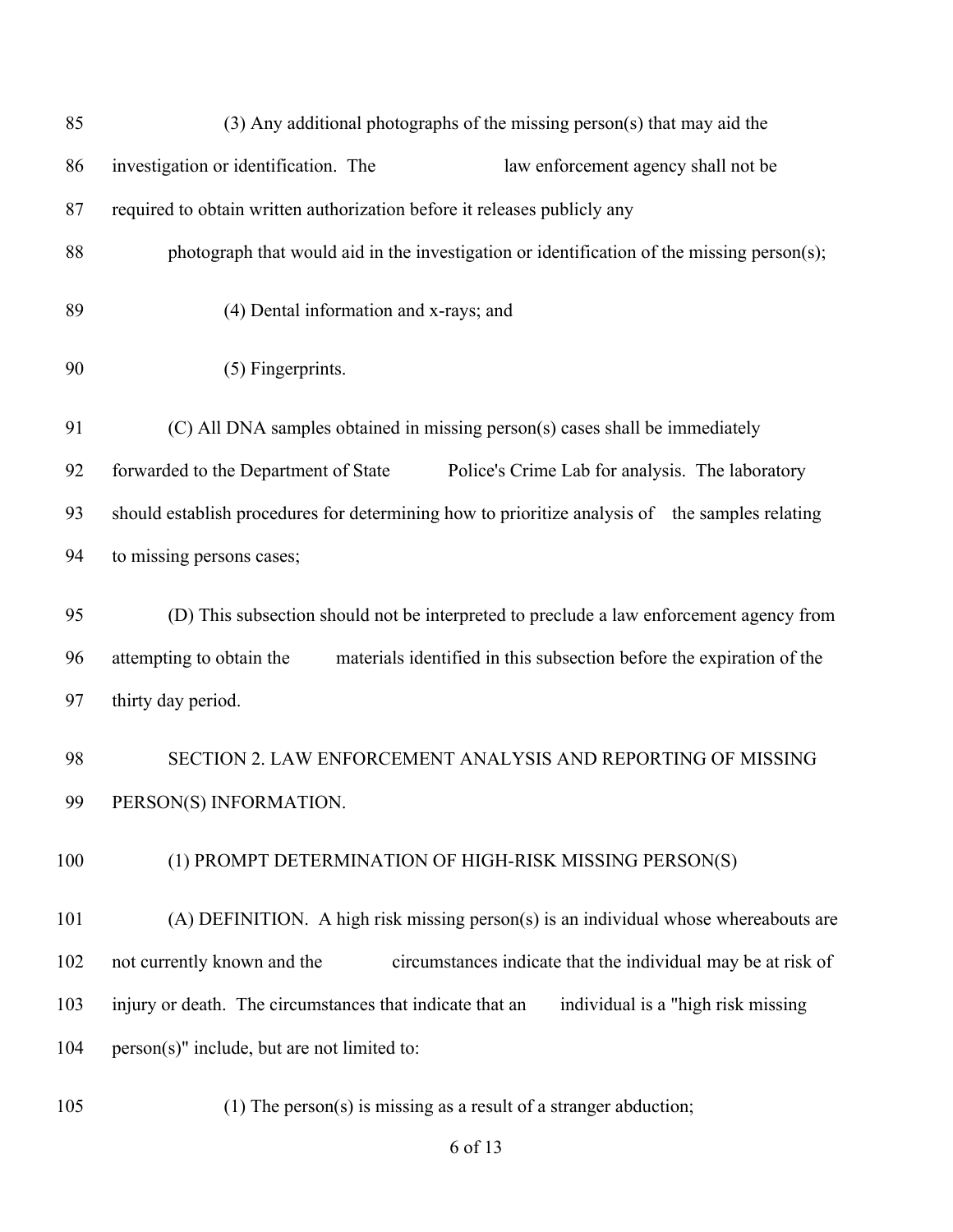| 106 | (2) The person(s) is missing under suspicious circumstances;                     |
|-----|----------------------------------------------------------------------------------|
| 107 | $(3)$ The person $(s)$ is missing under unknown circumstances;                   |
| 108 | $(4)$ The person $(s)$ is missing under known dangerous circumstances;           |
| 109 | $(5)$ The person(s) is missing more than thirty $(30)$ days;                     |
| 110 | (6) The person(s) has already been designated as a "high risk missing person(s)" |
| 111 | by another law enforcement<br>agency;                                            |
| 112 | $(7)$ There is evidence that the person $(s)$ is at risk because:                |
| 113 | (A) The person(s) missing is in need of medical attention;                       |
| 114 | (B) The person(s) missing does not have a pattern of running away or             |
| 115 | disappearing;                                                                    |
| 116 | (C) The person(s) missing may have been abducted by non-custodial                |
| 117 | parent;                                                                          |
| 118 | (D) The person(s) missing is mentally impaired;                                  |
| 119 | (E) The person(s) missing is a person under the age of twenty-one;               |
| 120 | (F) The person(s) missing has been the subject of past threats or acts of        |
| 121 | violence.                                                                        |
|     |                                                                                  |

(B) LAW ENFORCEMENT RISK ASSESSMENT.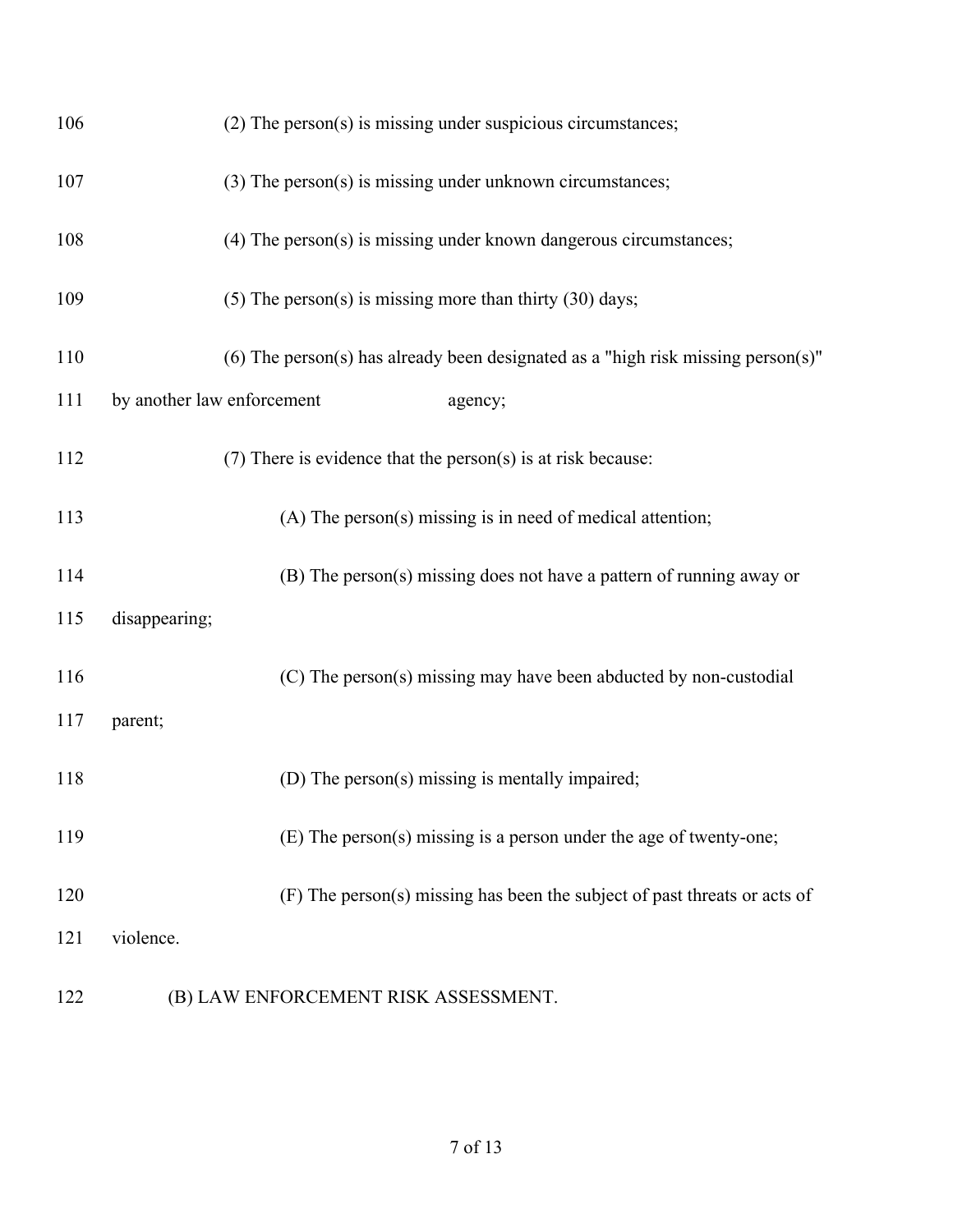| 123 | (1) Upon initial receipt of a missing person(s) report, the law enforcement agency |                                                                                                    |  |
|-----|------------------------------------------------------------------------------------|----------------------------------------------------------------------------------------------------|--|
| 124 | shall immediately determine<br>whether there is a basis to determine that the      |                                                                                                    |  |
| 125 | person(s) missing is a high risk missing person(s);                                |                                                                                                    |  |
| 126 |                                                                                    | (2) If a law enforcement agency has previously determined that a missing                           |  |
| 127 | $person(s)$ is not a high risk missing                                             | person(s), but obtains new information, it                                                         |  |
| 128 | shall immediately determine whether the information provided to the                | law                                                                                                |  |
| 129 |                                                                                    | enforcement agency indicates that the person(s) missing is a high risk missing person(s);          |  |
| 130 |                                                                                    | (3) Risk assessments identified in this subsection shall be performed not later than               |  |
| 131 | twenty four hours after the                                                        | initial missing person(s) report or the new                                                        |  |
| 132 | information was provided to the law enforcement agency.                            |                                                                                                    |  |
| 133 | (C) LAW ENFORCEMENT AGENCY REPORTS.                                                |                                                                                                    |  |
| 134 |                                                                                    | (1) When the law enforcement agency determines that the missing person(s) is a                     |  |
| 135 | high risk missing person(s) it                                                     | shall notify the Criminal History Systems Board. It                                                |  |
| 136 | shall immediately provide to the Department of State Police                        | the                                                                                                |  |
| 137 |                                                                                    | information most likely to aid in the location and safe return of the high risk missing person(s). |  |
| 138 | It shall                                                                           | provide as soon as practicable all other information obtained relating to                          |  |
| 139 | the missing person(s) case;                                                        |                                                                                                    |  |
| 140 |                                                                                    | (2) The Department of State Police shall promptly notify all law enforcement                       |  |
|     |                                                                                    |                                                                                                    |  |

142 location and safe return of the high risk missing person(s);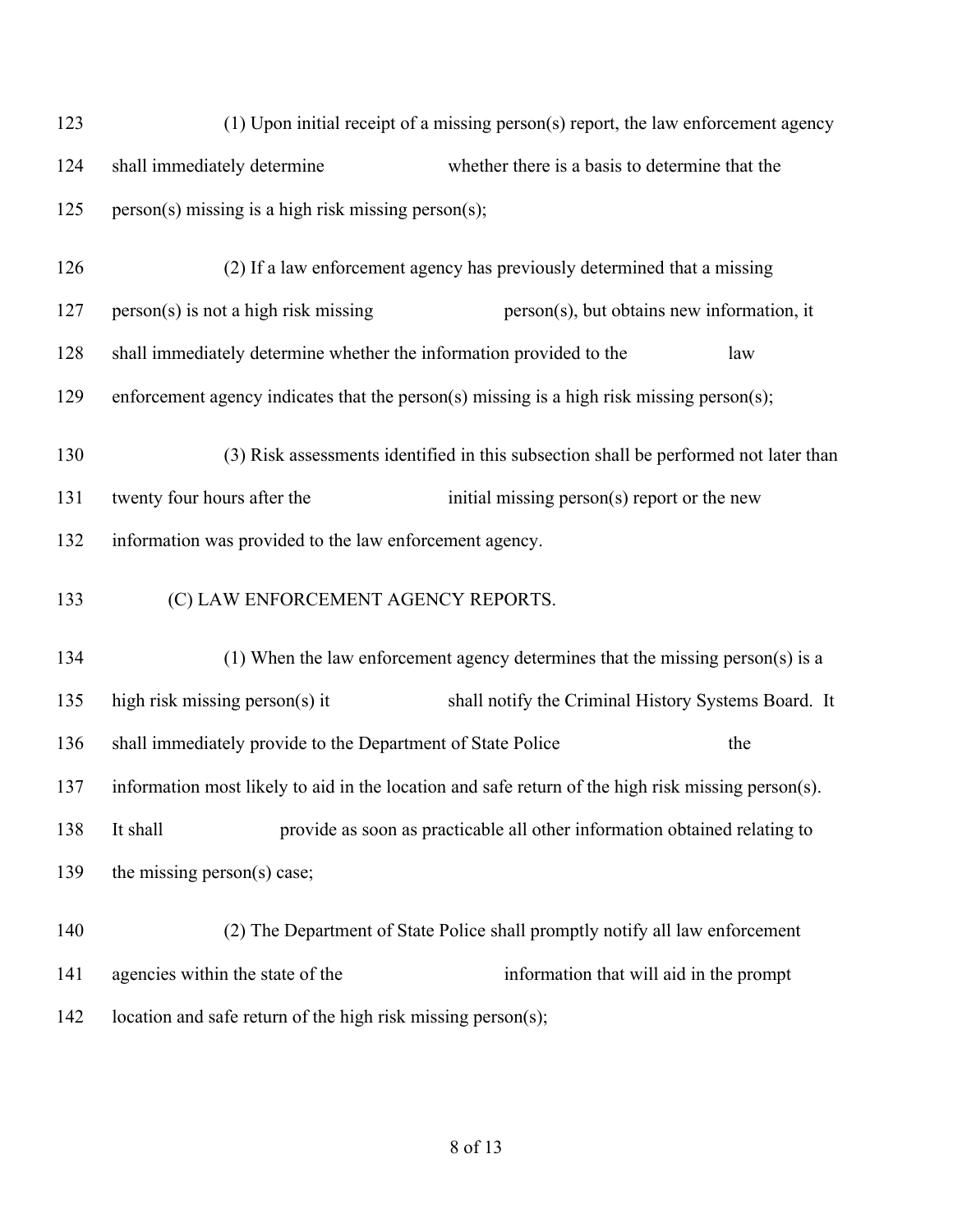| 143 | (3) The local law enforcement agencies who receive the notification from the state   |  |                                                                           |
|-----|--------------------------------------------------------------------------------------|--|---------------------------------------------------------------------------|
| 144 | subsection (2) shall notify officers to ?be on the look out?<br>agency specified in  |  |                                                                           |
| 145 | for the missing person(s) or a suspected abductor;                                   |  |                                                                           |
| 146 | (4) The Department of State Police shall promptly enter all collected information    |  |                                                                           |
| 147 | relating to the missing person                                                       |  | (s) case in available state and Federal databanks.                        |
| 148 | The information shall be provided to in accordance with                              |  | applicable guidelines                                                     |
| 149 | relating to the databases. The information shall be entered as follows:              |  |                                                                           |
| 150 |                                                                                      |  | (A) A missing person(s) report in high risk missing person(s) cases (and  |
| 151 | relevant information                                                                 |  | provided in the report shall be entered in the                            |
| 152 | National Crime Information Center database within                                    |  | four hours of the                                                         |
| 153 | determination that the missing person is a high risk missing person; All other       |  |                                                                           |
| 154 | missing person(s) reports (and relevant information provided in the report) shall be |  |                                                                           |
| 155 | entered within                                                                       |  | one day after the missing person(s) report is received.                   |
| 156 | Supplemental information is high-risk missing                                        |  | person(s) cases should be                                                 |
| 157 | entered as soon as practicable;                                                      |  |                                                                           |
| 158 |                                                                                      |  | (B) All DNA profiles shall be uploaded into the state missing person(s)   |
| 159 | database and the FBI Missing                                                         |  | Person DNA Database within five                                           |
| 160 | business days after completion of the DNA analysis and other                         |  |                                                                           |
| 161 | procedures required for database entry;                                              |  |                                                                           |
| 162 |                                                                                      |  | (C) Information relevant to the Federal Bureau of Investigation's Violent |
| 163 | Criminal Apprehension                                                                |  | Program shall be entered as soon as                                       |
| 164 | possible.                                                                            |  |                                                                           |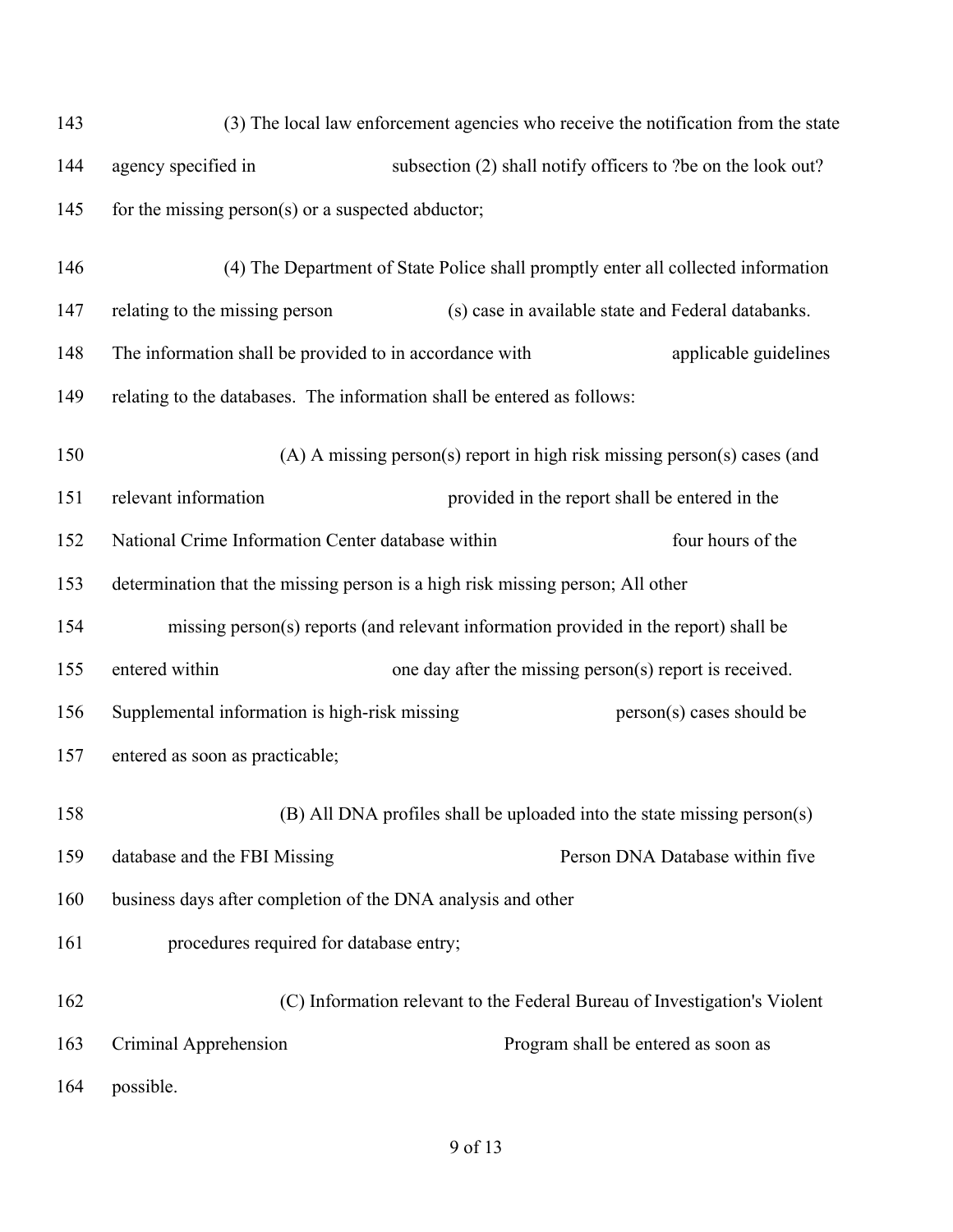| 165 | (5) The Department of State Police shall ensure that person(s) entering data relating to           |
|-----|----------------------------------------------------------------------------------------------------|
| 166 | medical or dental records in state or Federal databases are specifically trained to understand and |
| 167 | correctly enter the information sought by these databases. The Department of State Police is       |
| 168 | strongly encouraged to either use person(s) with specific expertise in medical or dental records   |
| 169 | for this purpose or consult with the Office Of The Chief Medical Examiner to ensure the            |
| 170 | accuracy and completeness of information entered into the state and Federal databanks;             |
| 171 | (6) Pursuant to any applicable state criteria, local law enforcement agencies should also          |
| 172 | provide for the prompt use of an Amber Alert or public dissemination of photographs in             |
| 173 | appropriate high risk cases;                                                                       |
| 174 | SECTION 3. REPORTING OF DEATH UNIDENTIFIED PERSONS/HUMAN                                           |
| 175 | <b>REMAINS</b>                                                                                     |
| 176 | (1) HANDLING OF DEATH SCENE INVESTIGATIONS.                                                        |
| 177 | (A) The Department of State Police shall provide information to local law enforcement              |
| 178 | agencies about best<br>practices for handling death scene investigations;                          |
| 179 | (B) The Department of State Police shall identify any publications or training                     |
| 180 | opportunities that may be available to local law enforcement agencies or law enforcement           |
| 181 | officers concerning the handling of death scene investigations.                                    |
| 182 | (2) LAW ENFORCEMENT REPORTS.                                                                       |
| 183 | (A) After performing any death scene investigation deemed appropriate under the                    |
| 184 | circumstances, the law<br>enforcement agency shall ensure that the human                           |
| 185 | remains are delivered to Office of The Chief Medical Examiner;                                     |
|     |                                                                                                    |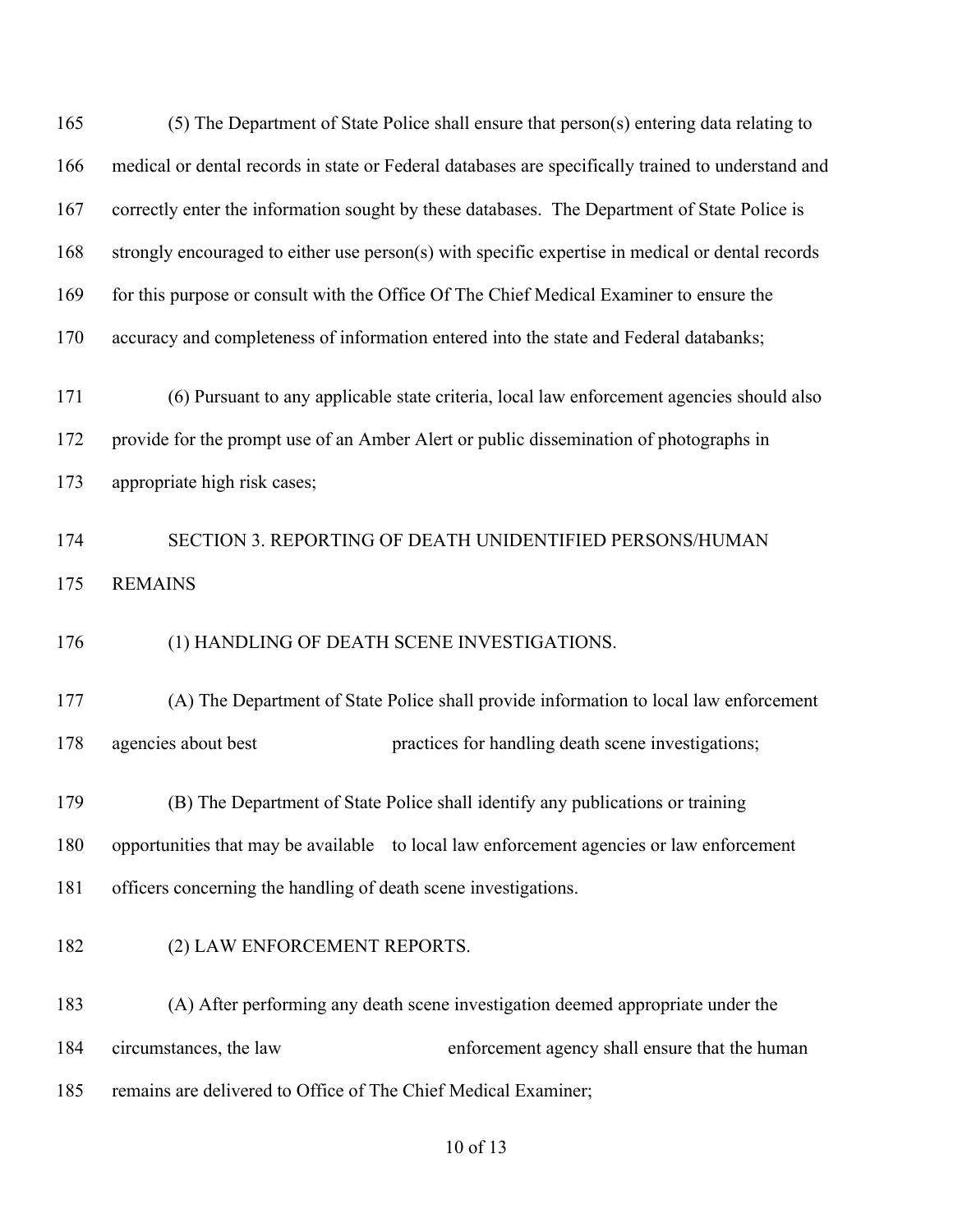(B) A law enforcement agency that locates human remains that are not identified within 24 hours shall promptly notify the Department of State Police of the location of those remains;

 (C) If the law enforcement agency cannot determine whether or not the remains found are 190 human, it shall notify the Department of State Police of the existence of possible human remains.

## SECTION 4. UNIDENTIFIED PERSONS/HUMAN REMAINS IDENTIFICATION RESPONSIBILITIES.

 (1) If the official with custody of the human remains is not a medical examiner, the official shall promptly transfer the unidentified remains to the Office of The Chief Medical Examiner with responsibility for seeking to determine the identity of the human remains;

 (2)Notwithstanding any other action deemed appropriate for the handling of the human remains, the medical examiner shall make reasonable attempts to promptly identify human

remains. These actions may include but are not limited to obtaining:

(A) Photographs of the human remains (prior to an autopsy);

(B) Dental or skeletal X-rays;

(C) Photographs of items found with the human remains;

(D) Fingerprints from the remains (if possible);

(E) Sample[s] of tissue suitable for DNA typing (if possible);

(F) Sample[s] of whole bone or hair suitable for DNA typing;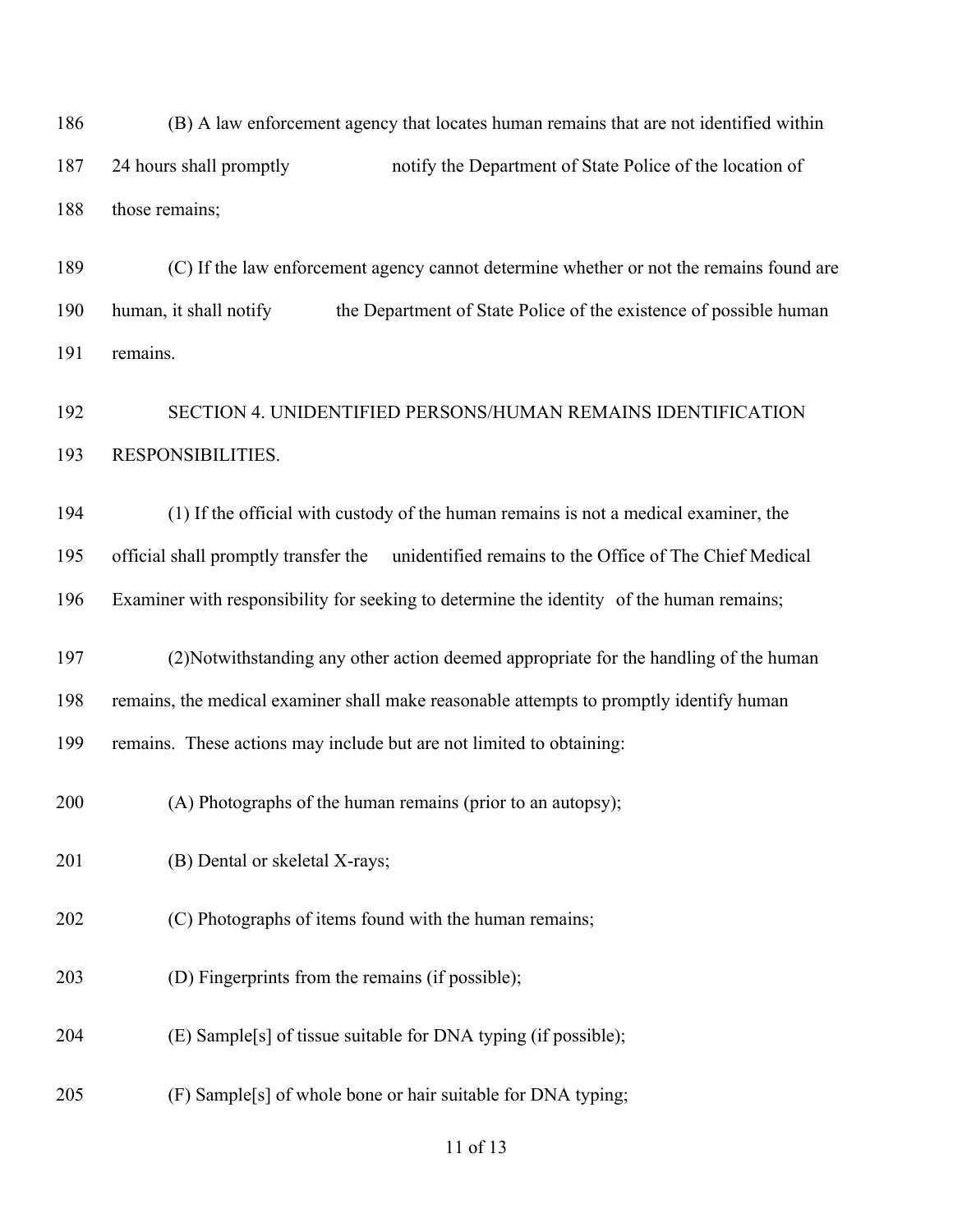(G)Any other information that may support identification efforts.

 (3)No medical examiner or any other person shall cremate, dispose of, or engage in actions that will materially affect the unidentified human remains before the medical examiner obtains:

- (A) Samples suitable for DNA identification, archiving;
- (B) Photographs of the unidentified person/human remains; and
- (C) All other appropriate steps for identification have been exhausted.

 (4) The medical examiner or the Department of State Police?s Crime Lab shall make reasonable efforts to obtain prompt DNA analysis of biological samples, if the human remains have not been identified by other means. The medical examiner or the Department of State Police's Crime Lab shall seek support from appropriate state and Federal agencies for human remains identification efforts. Such support may include, but is not limited to, available mitochondrial or nuclear DNA testing, Federal grants for DNA testing, or Federal grants for crime laboratory or medical examiner office improvement;

 (5) The medical examiner Department of State Police shall promptly enter information in Federal and state databases that can aid in the identification of missing person(s). Information shall be entered in Federal databases as follows:

(A) Information for the National Crime Information Center within twenty four hours;

 (B) DNA profiles and information into the Federal Bureau of Investigation?s Missing persons DNA Database within five business days after the completion of the DNA analysis and procedures necessary for the entry of the DNA profile; and